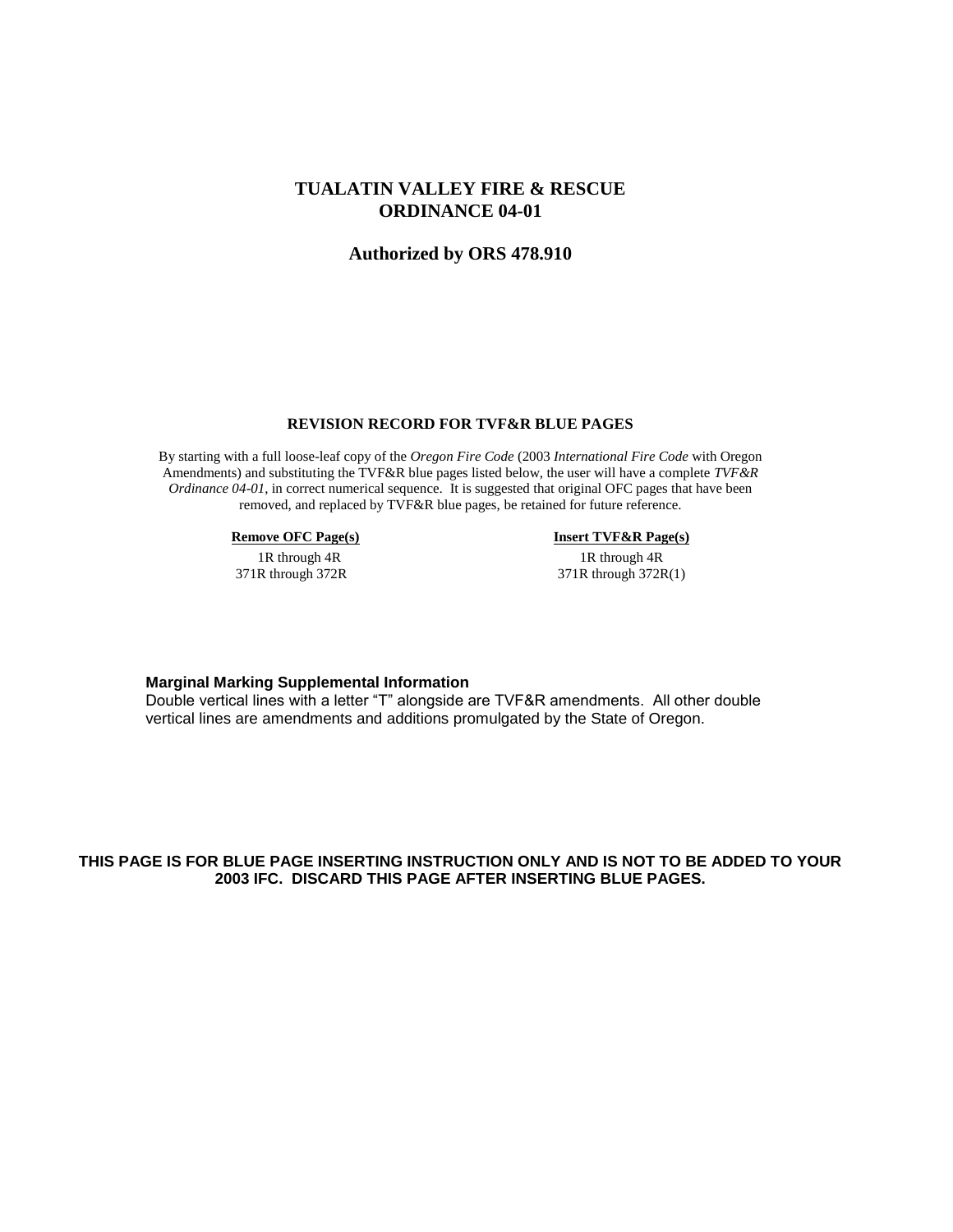# **ADMINISTRATION**

### **SECTION 101 GENERAL**

**101.1 Title.** These regulations shall be known as the *Oregon Fire Code*, hereinafter referred to as "this code."

**101.2 Scope.** This code establishes regulations affecting or relating to structures, processes, premises and safeguards regarding:

- 1. The hazard of fire and explosion arising from the storage, handling or use of structures, materials or devices;
- 2. Conditions hazardous to life, property or public welfare in the occupancy of structures or premises;
- 3. Fire hazards in the structure or on the premises from occupancy or operation;
- 4. Matters related to the construction, extension, repair, alteration or removal of fire suppression or alarm systems.

The following governmental subdivisions may have other regulations as long as such regulations are consistent with OAR Chapter 837, Division 39. A water district under ORS 264.342 or a city or county, subject to consent as required by ORS 478.924, or a rural fire protection district under ORS 478.910.

ORS 264.342, 478.924, 478.910 and OAR 837, Division 39 are not a part of this code but are reproduced or paraphrased here for the reader's convenience.

ORS 264.342 allows a domestic water district to adopt a fire prevention code.

ORS 478.924 states that the provisions of a fire prevention code adopted, by a district after October 4, 1977, shall not apply unless approved by the governing body of the city or county in which the district exists.

ORS 478.910 allows a rural fire protection district to adopt a fire prevention code.

OAR Chapter 837, Division 39 regulates the administration of fire prevention programs.

**101.2.1 Appendices specifically adopted.** The provisions of the following appendices are adopted as part of this code: B, C, D, H and L.

**101.3 Intent.** The purpose of this code is to establish the minimum requirements consistent with nationally recognized good practice for providing a reasonable level of life safety and property protection from the hazards of fire, explosion or dangerous conditions in new and existing buildings, structures and premises and to provide safety to fire fighters and emergency responders during emergency operations as authorized by ORS 476.030 and 478.910.

ORS 476.030 is not a part of this code but is reproduced or paraphrased here for the reader's convenience. ORS 476.030 defines the duties and powers of the State Fire Marshal to adopt a state fire code.

**101.4 Severability.** If a section, subsection, sentence, clause or phrase of this code is, for any reason, held to be unconstitutional, such decision shall not affect the validity of the remaining portions of this code.

**101.5 Validity.** In the event any part or provision of this code is held to be illegal or void, this shall not have the effect of making void or illegal any of the other parts or provisions hereof, which are determined to be legal; and it shall be presumed that this code would have been adopted without such illegal or invalid parts or provisions.

### **SECTION 102 APPLICABILITY**

**102.1 Construction and design provisions.** The construction and design provisions of this code shall apply to:

- 1. Structures, facilities and conditions arising after the adoption of this code.
- 2. Existing structures, facilities and conditions not legally in existence at the time of adoption of this code.
- 3. Existing structures, facilities and conditions when identified in specific sections of this code.
- 4. Existing structures, facilities and conditions which, in the opinion of the code official, constitute a distinct hazard to life or property.

**102.2 Administrative, operational and maintenance provisions.** The administrative, operational and maintenance provisions of this code shall apply to:

- 1. Conditions and operations arising after the adoption of this code.
- 2. Existing conditions and operations.

See also Section 110.1.1, ORS 476.030(c) and OAR Chapter 837, Division 41.

ORS 476.030(c) is not a part of this code but is reproduced or paraphrased here for the reader's convenience.

ORS 476.030(c) defines the rules for maintenance and regulations of structural fire safety features in occupied structures and overseeing the safety and directing the means and adequacy of exits in case of fire except that structural changes shall not be required in buildings built, occupied and maintained in conformity with state building code regulations applicable at the time of construction.

OAR Chapter 837, Division 41 defines the fire protection regulations relating to existing facilities.

[EB] **102.3 Change of use or occupancy.** The provisions of the *International Existing Building Code* shall apply to all buildings undergoing a change of occupancy.

**T**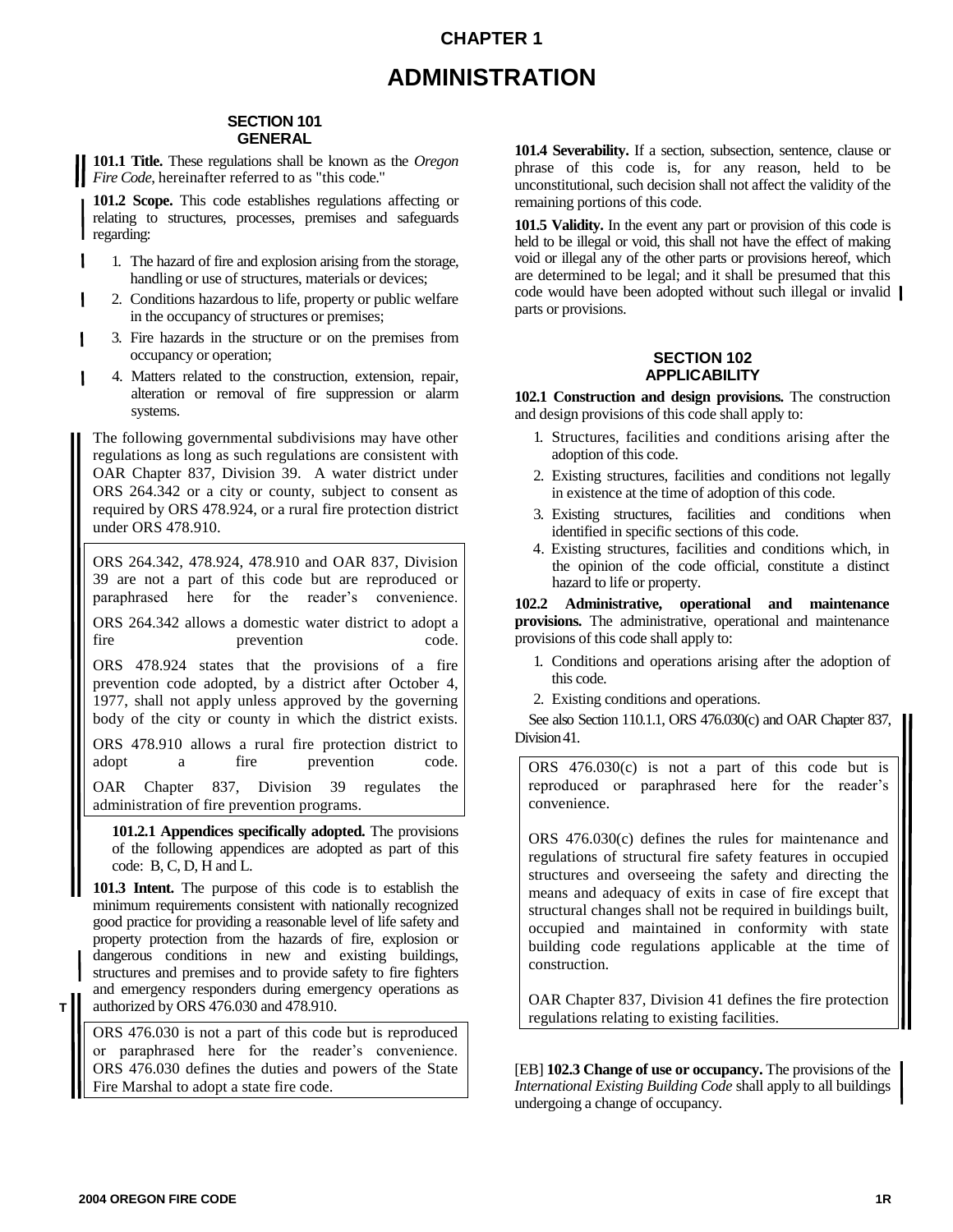**102.4 Application of building code.** The design and construction of new structures shall comply with the *International Building Code.* Repairs, alterations and additions to existing structures shall comply with the *International Existing Building Code.*

[EB] **102.5 Historic buildings.** The construction, alteration, repair, enlargement, restoration, relocation or movement of existing buildings or structures that are designated as historic buildings when such buildings or structures do not constitute a distinct hazard to life or property shall be in accordance with the provisions of the *International Existing Building Code.*

**102.6 Referenced codes and standards.** The codes and standards referenced in this code shall be those that are listed in Chapter 45 and such codes and standards shall be considered part of the requirements of this code to the prescribed extent of each such reference. Where differences occur between the provisions of this code and the referenced standards, the provisions of this code shall apply.

**102.7 Subjects not regulated by this code.** Where no applicable standards or requirements are set forth in this code, or are contained within statutes or administrative rules adopted by the jurisdiction, compliance with applicable standards of the National Fire Protection Association or other nationally recognized fire safety standards, as approved, shall be deemed as prima facie evidence of compliance with the intent of this code. Nothing herein shall derogate from the authority of the fire code official to determine compliance with codes or standards for those activities or installations within the code official's jurisdiction or responsibility.

**102.8 Matters not provided for.** Requirements that are essential for the public safety of an existing or proposed activity, building or structure, or for the safety of the occupants thereof, which are not specifically provided for by this code shall be determined by the fire code official.

**102.9 Conflicting provisions.** Where there is a conflict between a general requirement and a specific requirement, the specific requirement shall be applicable.

### **SECTION 103 DEPARTMENT OF FIRE PREVENTION**

**103.1 General. (Not adopted)** *The department of fire prevention is established within the jurisdiction under the direction of the fire code official. The function of the department shall be the implementation, administration and enforcement of the provisions of this code.*

**103.2 Appointment. (Not adopted)** *The fire code official shall be appointed by the chief appointing authority of the jurisdiction; and the fire code official shall not be removed from office except for cause and after full opportunity to be heard on specific and relevant charges by and before the appointing authority*.

**103.3 Deputies. (Not adopted)** *In accordance with the prescribed procedures of this jurisdiction and with the concurrence of the appointing authority, the fire code official shall have the authority to appoint a deputy fire code official, other related technical officers, inspectors and other employees.*

**103.4 Liability.** The fire code official, officer or employee charged with the enforcement of this code, while

acting for the jurisdiction, shall not thereby be rendered liable personally, and is hereby relieved from all personal liability for any damage accruing to persons or property as a result of an act required or permitted in the discharge of official duties. See also ORS 30.265.

ORS 30.265 is not a part of this code but is reproduced or paraphrased here for the reader's convenience.

ORS 30.265 defines the scope of liability of public body officers, employees and agents.

**103.4.1 Legal defense.** Any suit instituted against any officer or employee because of an act performed by that officer or employee in the lawful discharge of duties and under the provisions of this code shall be defended by the legal representative of the jurisdiction until the final termination of the proceedings. The fire code official or any subordinate shall not be liable for costs in an action, suit or proceeding that is instituted in pursuance of the provisions of this code; and any officer of the department of fire prevention, acting in good faith and without malice, shall be free from liability for acts performed under any of its provisions or by reason of any act or omission in the performance of official duties in connection therewith.

**103.5 Cooperation with other agencies.** For regulations regarding interagency cooperation, see ORS 455.150(8), ORS 479.165, OAR 918-020-0010, OAR 918-020-0020 and OAR 837-039-0110.

ORS 455.150(8). ORS 479.165, OAR 918-020-0010, OAR 918-020-0020 and OAR 837-039-0110 are not a part of this code but are reproduced or paraphrased here for the reader's convenience.

ORS 455.150(8) requires municipalities to create a written plan that specifies how cooperation with the State Fire Marshal or designee of the State Fire Marshal will be achieved and how a uniform fire code will be considered in the review process of the design and construction phases of buildings or structures.

ORS 479.165 requires the State Fire Marshal to develop rules establishing certification of fire officials who review plans, new construction, alterations and specifications from a uniform fire code.

OAR 918-020-0010 and 918-020-0020 establish a minimum standard for procedures of cooperation between local municipalities and the State Fire Marshal or a designee of the State Fire Marshal.

OAR 837-039-0110 establish standards for certification of fire officials who review plans, new construction, alterations and specifications from a fire code.

### **SECTION 104 GENERAL AUTHORITY AND RESPONSIBILITIES**

**104.1 General.** The fire code official is hereby authorized to enforce the provisions of this code as directed in ORS 476.060, **T**478.910 and OAR Chapter 837, Division 39 and shall have the authority to adopt policies, procedures, rules and regulations in order to clarify the application of its provisions. Modifications to this code shall not be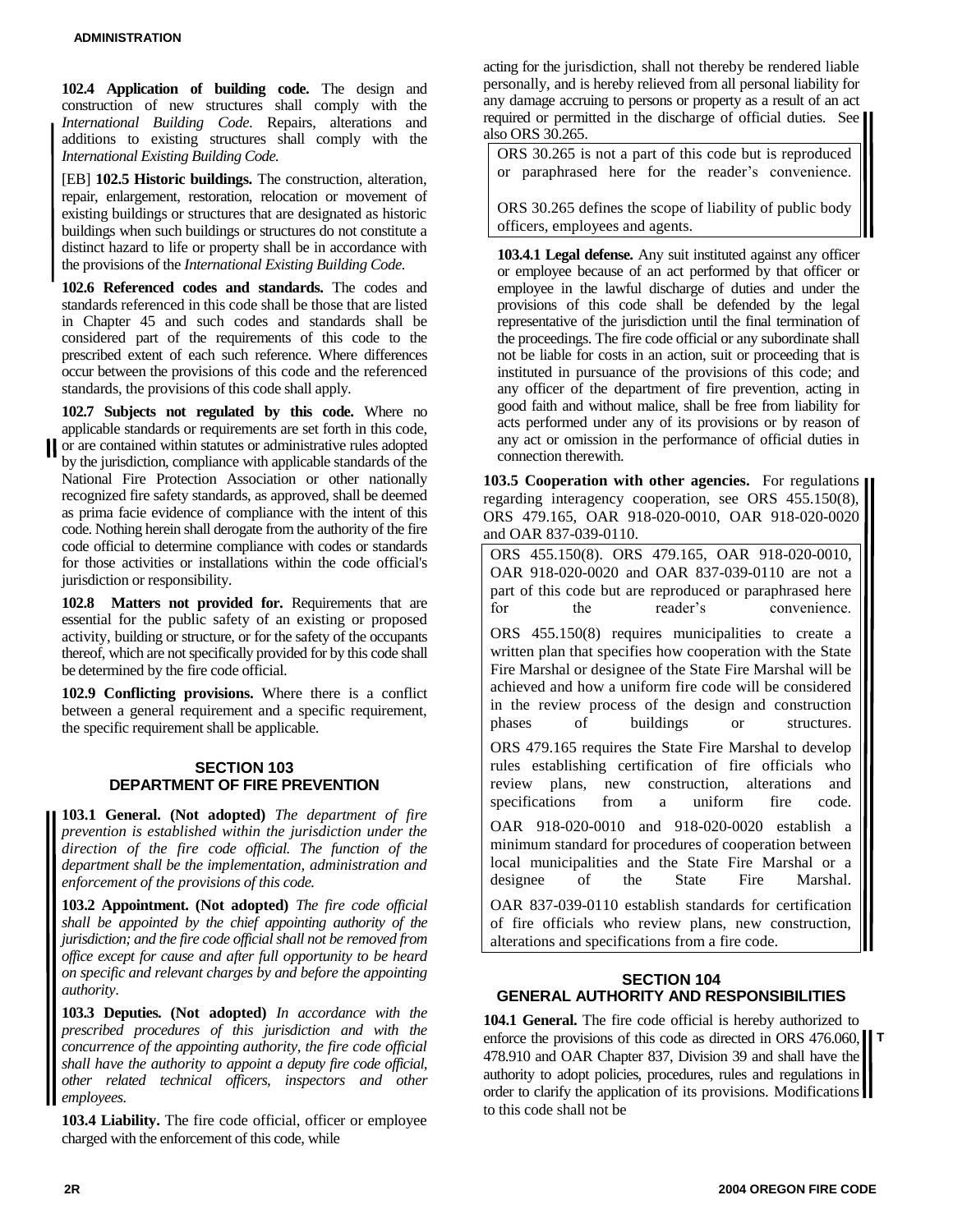less stringent than the minimum fire code adopted by the State Fire Marshal. Such interpretations, policies, procedures, rules and regulations shall be in compliance with the intent and purpose of this code and shall not have the effect of waiving requirements specifically provided for in this code.

ORS 476.060, 478.910 and OAR Chapter 837, Division39 are not a part of this code but are reproduced or paraphrased here for the reader's convenience. ORS 476.060 designates local fire marshals. Local fire chiefs and chief of police as assistants to the State Fire Marshal by virtue of office held. ORS 478.910 grants the authority to a district board to adopt a fire prevention code. OAR Chapter 837, Division 39 regulates the administration of fire prevention programs.

**104.2 Applications and permits.** The fire code official is authorized to receive applications, review construction documents and issue permits for construction regulated by this code, issue permits for operations regulated by this code, inspect the premises for which such permits have been issued and enforce compliance with the provisions of this code.

**104.3 (Not Adopted) Right of entry.** *Whenever it is necessary to make an inspection to enforce the provisions of this code, or whenever the fire code official has reasonable cause to believe that there exists in a building or upon any premises any conditions or violations of this code which make the building or premises unsafe, dangerous or hazardous, the fire code official shall have the authority to enter the building or premises at all reasonable times to inspect or to perform the duties imposed upon the fire code official by this code. If such building or premises is occupied, the fire code official shall present credentials to the occupant and request entry. If such building or premises is unoccupied, the fire code official shall first make a reasonable effort to locate the owner or other person having charge or control of the building or premises and request entry. If entry is refused, the fire code official has recourse to every remedy provided by law to secure entry.*

**104.3.1 Right of entry.** The State Fire Marshal, Deputy State Fire Marshal or assistants to the State Fire Marshal may at all reasonable hours, enter into all buildings and upon all premises, except private residences, for the purpose of inspection to ascertain if fire hazards exist therein or thereon as authorized by ORS 476.150(1).

ORS 476.150(1) is not a part of this code but are reproduced or paraphrased here for the reader's convenience.

ORS 476.150(1) grants permission to the State Fire Marshal and deputies, at all reasonable hours, to enter into all buildings and upon all premises, except private residences, for the purpose of inspection to ascertain id fire hazards exist therein or thereon.

**104.3.2 Warrant.** When the fire code official has first obtained a proper inspection warrant or other remedy provided by law to secure entry, an owner or occupant or person having charge, care or control of the building or premises shall not fail or neglect, after proper request is made as herein provided, to permit entry therein by the fire code official for the purpose of inspection and examination pursuant to this code. See ORS 476.155, 476.160, 476.165 and 476.170.

ORS 476.155, 476.160, 476.165 and 476.170 are not a part of this code but are reproduced or paraphrased here for the reader's convenience.

ORS 476.155 defines when judges are authorized to issue inspection warrants.

ORS 476.160 defines circumstances under which a warrant may be issued.

ORS 476.165 defines established cause to issue a warrant.

ORS 476.170 defines execution of a warrant.

**104.4 Identification.** The fire code official shall carry proper identification when inspecting structures or II premises in the performance of duties under this code.

**104.5 Notices and orders.** The fire code official is authorized to issue such notices or orders as are required to affect compliance with this code in accordance with Sections 109.1 and 109.2.

**104.6 Official records.** The fire code official shall keep official records as required by Sections 104.6.1 through 104.6.4. Such official records shall be retained for not less than five years or for as long as the structures or activity to which such records relate remains in existence, unless otherwise provided by other regulations in accordance with Oregon Revised Statute 192, Public and Private Records; Public Reports and Meetings.

**104.6.1 Approvals.** A record of approvals shall be maintained by the fire code official and shall be available for public inspection during business hours in accordance with applicable laws.

**104.6.2 Inspections.** The fire code official shall keep a record of each inspection made, including notices and orders issued, showing the findings and disposition of each.

**104.6.3 (Not adopted) Fire records.** *The fire department shall keep a record of fires occurring within its jurisdiction and of facts concerning the same, including statistics as to the extent of such fires and the damage caused thereby, together with other information as required by the fire code official.*

**104.6.3.1 Fire records and reports.** Reports shall be kept by the State Fire Marshal in accordance with ORS 476.090.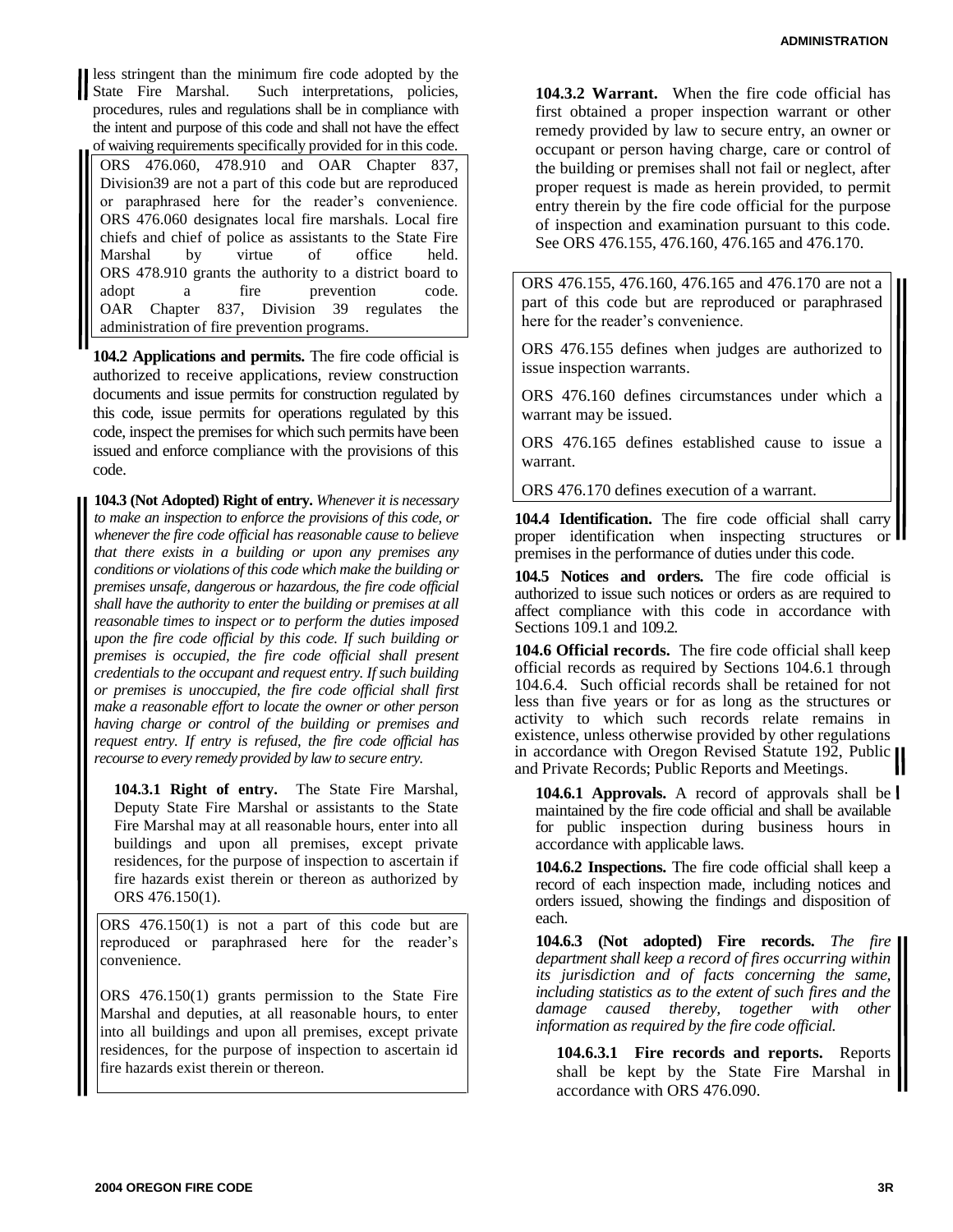#### **ADMINISTRATION**

 Fire reports shall be provided to the State Fire Marshal in accordance with ORS 476.210(2), ORS 476.220 and ORS 476.270.

ORS 476.090, ORS 476.210(2). ORS 476.220 and ORS 476.270 are not a part of this code but are reproduced or paraphrased here for the reader's convenience.

ORS 476.090 requires the State Fire Marshal to keep records of all fires occurring within the state and all facts concerning the fires.

ORS 476.210(2) requires the fire chief of every city or rural fire protection district to provide the State Fire Marshal with a report of every fire occurring within the jurisdiction of the fire chief.

ORS 476.220 requires the officer making an investigation of a fire to notify the State Fire Marshal and within one week of the occurrence, shall forward the State Fire Marshal a written statement of all facts as requested on the forms provided by the State Fire Marshal.

ORS 476.270 requires an insurance company to immediately make a report to the State Fire Marshal if the insurance company has reason to believe that a fire loss to its assured was caused by incendiary means.

**104.6.4 Administrative.** Application for modification, alternative methods or materials and the final decision of the fire code official shall be in writing and shall be officially recorded in the permanent records of the fire code official.

**104.7 Approved materials and equipment.** All materials, equipment and devices approved by the fire code official shall be constructed and installed in accordance with such approval.

**104.7.1 Material and equipment reuse.** Materials, equipment and devices shall not be reused or reinstalled unless such elements have been reconditioned, tested and placed in good and proper working condition and approved.

**104.7.2 Technical assistance.** To determine the acceptability of technologies, processes, products, facilities, materials and uses attending the design, operation or use of a building or premises subject to inspection by the fire code official, the fire code official is authorized to require the owner or agent to provide, without charge to the jurisdiction, a technical opinion and report. The opinion and report shall be prepared by a qualified engineer, specialist, laboratory or fire safety specialty organization acceptable to the fire code official and shall analyze the fire safety properties of the design, operation or use of the building or premises and the facilities and appurtenances situated thereon, to recommend necessary changes. The fire code official is authorized to require design submittals to be prepared by, and bear the stamp of, a registered design professional.

**104.8 Modifications.** Whenever there are practical difficulties involved in carrying out the provisions of this code, the fire code official shall have the authority to grant modifications for individual cases, provided the fire code official shall first find that special individual reason makes the strict letter of this code impractical and the modification is in compliance with the intent and purpose of this code and that such modification does not lessen health, life and fire safety requirements. The details of action granting modifications

shall be recorded and entered in the files of the department of fire prevention. The State Fire Marshal may make adjustments and variances to this code under ORS 476.035.

ORS 476.035 is not a part of this code but is reproduced or paraphrased here for the reader's convenience.

ORS 476.035 gives the State Fire Marshal the power to make adjustments, variances or exceptions to specific requirements of this code on a statewide, regional, jurisdictional or geographical use basis when the State Fire Marshal determines that application of the requirements are impossible, impractical, create unnecessary hardship, or create consequences inconsistent with the general purpose of the code.

**104.9 Alternative materials and methods.** The provisions of this code are not intended to prevent the installation of any material or to prohibit any method of construction not specifically prescribed by this code, provided that any such alternative has been approved. The fire code official is authorized to approve an alternative material or method of construction where the fire code official finds that the proposed design is satisfactory and complies with the intent of the provisions of this code, and that the material, method or work offered is, for the purpose intended, at least the equivalent of that prescribed in this code in quality, strength, effectiveness, fire resistance, durability and safety.

**104.10 (Not adopted)** *Fire investigations. The fire code official, the fire department or other responsible authority shall have the authority to investigate the cause, origin and circumstances of any fire, explosion or other hazardous condition. Information that could be related to trade secrets or processes shall not be made part of the public record except as directed by a court of law.*

**104.10.1 Fire investigations.** Fire investigations shall be in accordance with ORS 476.030(4) and ORS 476.210(1).

ORS 476.030(4) and 476.210(1) are not a part of this code but are reproduced or paraphrased here for the reader's convenience.

ORS 476.030(4) gives the State Fire Marshal the authority to investigate or cause an investigation to determine the probable cause, origin and circumstances of any fire.

ORS 476.210(1) requires the municipal fire marshal, fire department chief, constables and other officers referred to in ORS 476.060 to investigate the cause, origin and circumstances of each fire in their respective jurisdictions.

**104.10.2 Assistance from other agencies.** Police and other enforcement agencies shall have authority to render necessary assistance in the investigation of fires when requested to do so.

**104.11 Authority at fires and other emergencies.** The fire chief or officer of the fire department in charge at the scene of a fire or other emergency involving the protection of life or property or any part thereof, shall have the authority to direct such operation as necessary to extinguish or control any fire, perform any rescue operation, investigate the existence of suspected or reported fires, gas leaks or other hazardous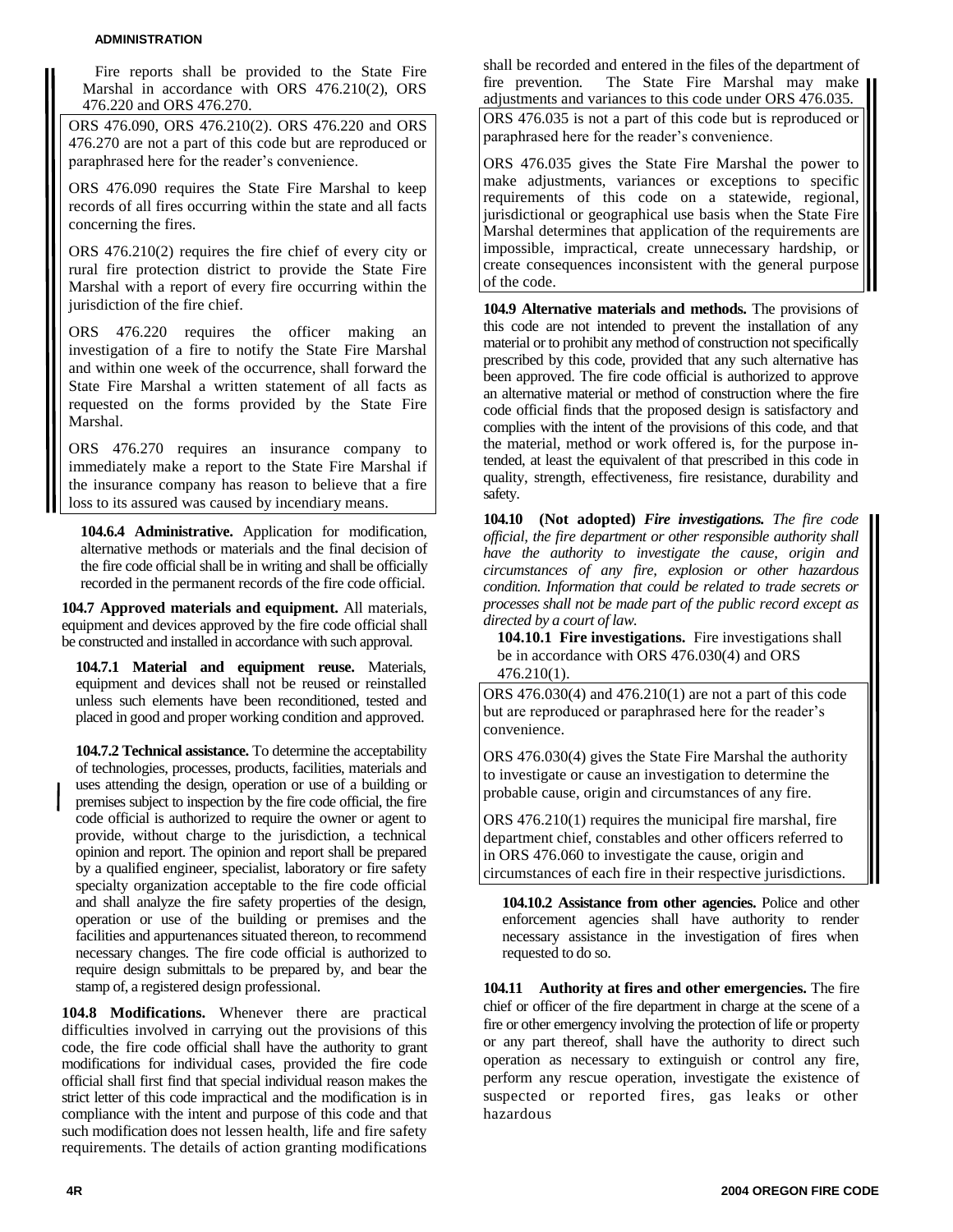# **APPENDIX B**

# **FIRE-FLOW REQUIREMENTS FOR BUILDINGS**

*The provisions contained in this appendix are adopted by the State of Oregon*

### **SECTION B101 GENERAL**

**B101.1 Scope.** The procedure for determining fire-flow requirements for buildings or portions of buildings hereafter constructed shall be in accordance with this appendix. This appendix does not apply to structures other than buildings. The fire code official may be guided by the Oregon State Fire Marshal Interpretation #94-02 "Water Supply". See also ORS 479.200.

ORS 479.200 is not a part of this code but is reproduced or paraphrased here for the reader's convenience.

ORS 479.200 regulates water supply requirements for certain public buildings erected after July 1, 1967, as defined in ORS 479.010(1)(i).

The Oregon State Fire Marshal Interpretation #94-02 "Water Supply" is not a part of this code but is paraphrased here for the reader's convenience.

The interpretation recommends methods for calculating water supply requirements based on local conditions or ISO grading using Appendix B or NFPA 1142.

**B104.3 Type IA and Type IB construction.** The fire-flow calculation area of buildings constructed of Type IA and Type IB construction shall be the area of the three largest successive floors.

**Exception:** Fire-flow calculation area for open parking garages shall be determined by the area of the largest floor.

## **SECTION B102 DEFINITIONS**

**B102.1 Definitions.** For the purpose of this appendix, certain terms are defined as follows:

**FIRE FLOW.** The flow rate of a water supply, measured at 20 pounds per square inch (psi) (138 kPa) residual pressure, that is available for fire fighting.

**FIRE-FLOW CALCULATION AREA.** The floor area, in square feet  $(m<sup>2</sup>)$ , used to determine the required fire flow.

### **SECTION B103 MODIFICATIONS**

**B103.1 Decreases.** The fire chief is authorized to reduce the fireflow requirements for isolated buildings or a group of buildings in rural areas or small communities where the development of full fireflow requirements is impractical.

**B103.2 Increases.** The fire chief is authorized to increase the fireflow requirements where conditions indicate an unusual susceptibility to group fires or conflagrations. An increase shall not be more than twice that required for the building under consideration.

**B103.3 Areas without water supply systems.** For information regarding water supplies for fire-fighting purposes in rural and suburban areas in which adequate and reliable water supply systems do not exist, the fire code official is authorized to utilize NFPA 1142 or the *International Urban Wildland Interface Code.*

# **SECTION B104 FIRE AREA**

**B104.1 General.** The fire-flow calculation area shall be the total floor area of all floor levels within the exterior walls, and under the horizontal projections of the roof of a building, except as modified in Section B104.3.

**B104.2 Area separation.** Portions of buildings which are separated by fire walls without openings, constructed in accordance with the *International Building Code,* are allowed to be considered as separate fire-flow calculation areas.

**B104.3 Type IA and Type IB construction.** The fire-flow calculation area of buildings constructed of Type IA and Type IB construction shall be the area of the three largest successive floors.

**Exception:** Fire-flow calculation area for open parking garages shall be determined by the area of the largest floor.

## **SECTION B105 FIRE-FLOW REQUIREMENTS FOR BUILDINGS**

**B105.1 Required Fire Flow** No building shall be constructed, altered, enlarged, moved, or repaired in a manner that by reason of size, type of construction, number of stories, occupancy, or any combination thereof creates a need for a fire flow in excess of 3,000 gallons per minute at 20 pounds per square inch residual pressure, or exceeds the available fire flow at the site of the structure. The requirements for determining fire flow for all buildings are as set forth in Oregon Fire Code, Appendix B.

EXCEPTION:Fire flow requirements in excess of 3,000 gallons per minute may be allowed if, in the opinion of the chief, all reasonable methods of reducing the fire flow have been included within the development and no unusual hazard to life and property exists.

Existing buildings that require a fire flow in excess of 3,000 gallons per minute are not required to comply with the fire flow requirements of this section. However, changes in occupancies or the character of occupancies, alterations, additions or repairs shall not further increase the required fire flow for buildings.

**B105.1.1 One– and Two–Family Dwellings.** The minimum fire flow requirements for one– and two– family dwellings having a fire flow calculation area

which does not exceed 3,600 square feet  $(344.5 \text{ m}^2)$ shall be 1,000 gallons per minute (3785.4 L/min.). Fire flow and flow duration for dwellings having a fire flow calculation area in excess of 3,600 square feet (344.5  $m<sup>2</sup>$ ) shall not be less than that specified in Table B105.1.

 $\mathbf{\mathsf{I}}$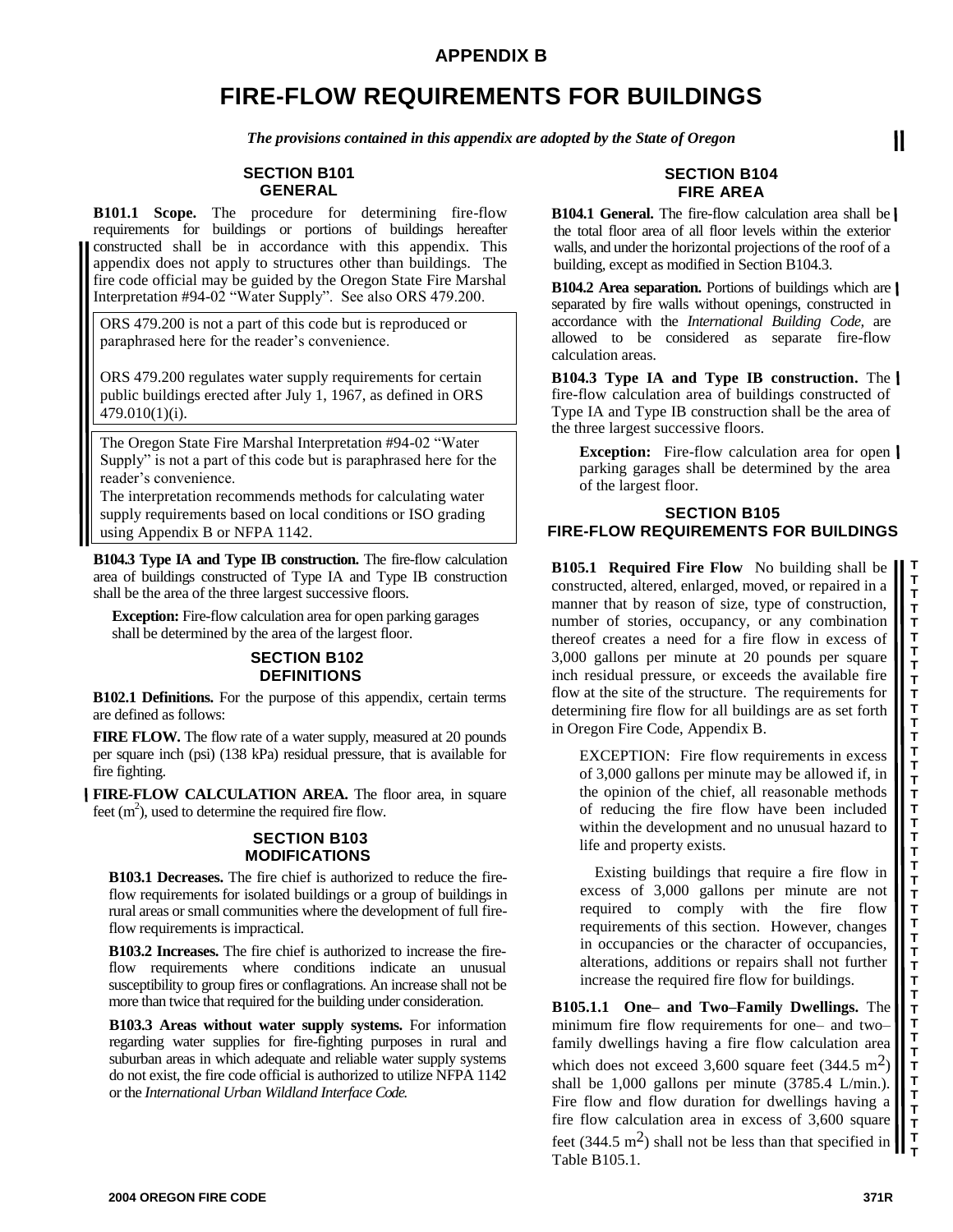**TTTTTTTTTTTTTTTTTTTTTTTTTTTTTTTTTTTTTTTTTTTTTTTTTTTTTTTTTTTTTTTTTTTTT**T  $\mathbf T$ **TTTTTTTTTTTTTTTTTTTT** T<br>T<br>T<br>T  $\frac{\mathsf{T}}{\mathsf{T}}$  $\frac{\mathsf{T}}{\mathsf{T}}$ T<br>T<br>T  $\mathbf T$ T<br>T<br>T  $\mathbf T$ T<br>T<br>T T<br>T<br>T<br>T<br>T<br>T  $\mathsf T$  $\mathbf{r}$  $\mathbf T$  $\mathbf T$ 

**Exceptions: 1.** A reduction in required fire flow of 50 percent, as approved, is allowed when the building is provided with an approved automatic sprinkler system.

**2**. When there are not more than one each, Group R, Division 3 and Group U occupancies or agricultural building, as defined by ORS 455.315, on a single parcel of not less than one acre, the requirements of this section may be modified provided, the Group R, Division 3 occupancy does not require a fire flow in excess of 1500 gpm (based on NFPA Standard 1142) and in the opinion of the chief, firefighting or rescue operations would not be impaired.

**B105.2 Buildings other than One – and Two –Family Dwellings.** The minimum fire flow and flow duration shall be determined by the size and construction type of the structure under consideration.

## **B105.2.1 Occupancy Hazards**

**5.2.1.1 Single Occupancy Hazards.** Where only a single occupancy hazard is housed in a building the minimum required building fire flow shall be multiplied by the hazard factor in Table B105.2 to determine the total required fire flow.

**B105.2.2 Multiple Occupancy Hazards** . Where more than one hazard is housed in a building the minimum required building fire flow shall be proportioned by percentage of the floor area used for each occupancy hazard. The proportioned building fire flow shall be multiplied by the hazard factor, relating to that portion of the building in Table B105.2 and totaled to determine the required fire flow.

### **Table B105.2**

| <b>Light Hazard Occupancies</b> | 1.0 |
|---------------------------------|-----|
| Ordinary Hazard (Group 1)       | 1.2 |
| Ordinary Hazard (Group 2)       | 1.3 |
| Extra Hazard (Group 1)          | 1.4 |
| Extra Hazard (Group 2)          | 1.5 |

**B105.2.3** The total required fire flow may be reduced by one of the following options, but in no case shall be less than 1500 GPM @ 20 psi residual.

1. Reduced by 75 percent where a complete approved automatic fire extinguishing system meeting the requirements of NFPA 13, is installed throughout the building and the system is electronically supervised and is monitored by an approved central receiving station.

2. Reduced by 25 percent where an approved automatic and manual fire alarm system is installed throughout the building that is monitored by an approved central receiving station. The systems shall meet the requirements of NFPA 72.

тH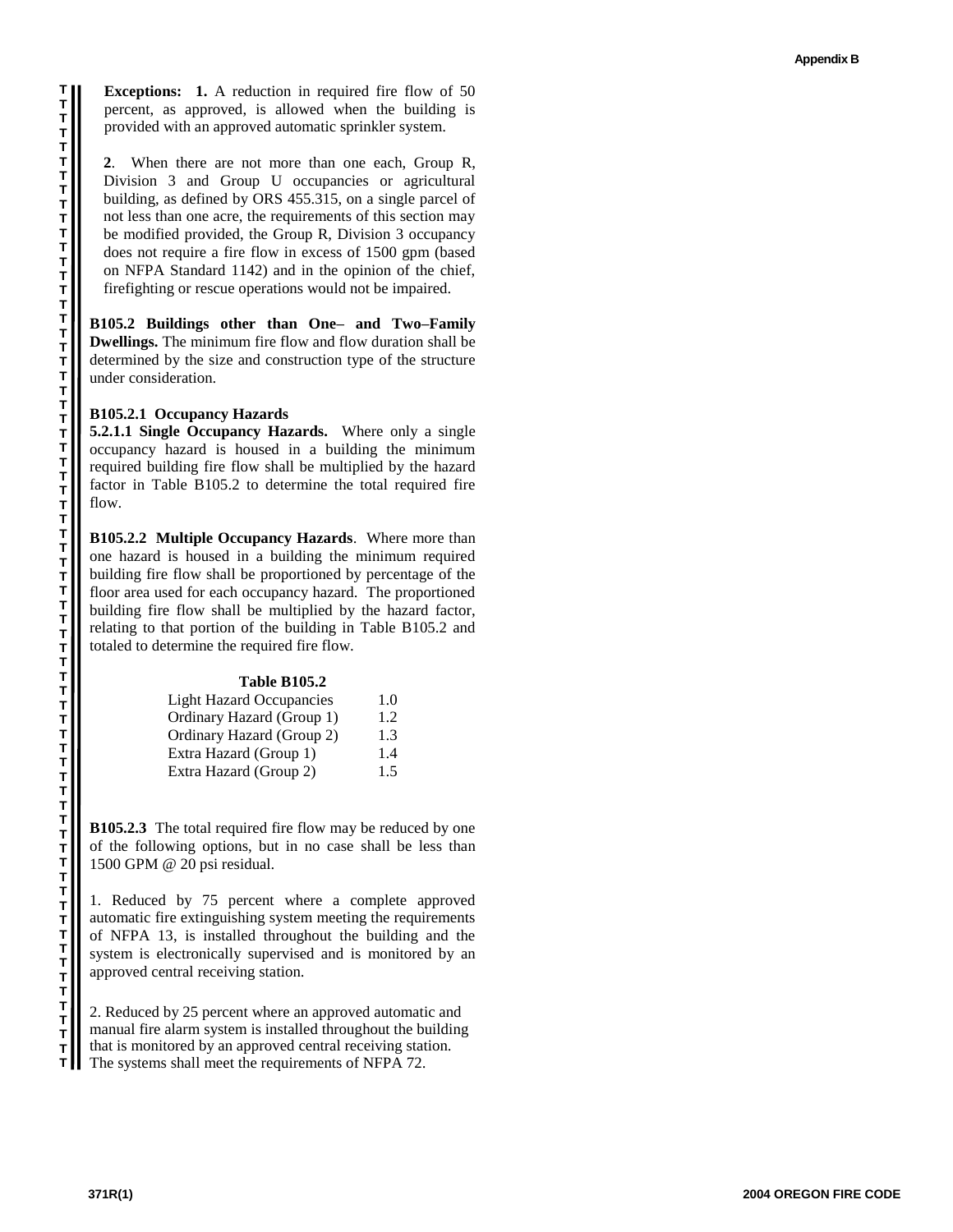## **SECTION B106 REFERENCED STANDARDS**

| ICC         | IBC.         | <b>International Building Code</b>                                           | B <sub>1042</sub><br>Table B105.1 |
|-------------|--------------|------------------------------------------------------------------------------|-----------------------------------|
| ICC         | IFC.         | International Fire Code                                                      | B <sub>105.2</sub>                |
| ICC         | <b>IUWIC</b> | International Urban-                                                         | <b>B</b> 103.3                    |
|             |              | Wildland Interface Code                                                      |                                   |
| <b>NFPA</b> | 1142.        | <b>Standard on Water Supplies</b><br>for Suburban and Rural Fire<br>Fighting | <b>B</b> 103.3                    |

| <b>TABLE B105.1</b>                                                     |
|-------------------------------------------------------------------------|
| MINIMUM REQUIRED FIRE FLOW AND FLOW DURATION FOR BUILDINGS <sup>3</sup> |

| FIRE-FLOW CALCULATION AREA (square feet) |                                |                              |                                | <b>FIRE FLOW</b>      | ${\rm FLOW}$                      |                         |
|------------------------------------------|--------------------------------|------------------------------|--------------------------------|-----------------------|-----------------------------------|-------------------------|
| Type IA and IB <sup>b</sup>              | Type IIA and IIIA <sup>b</sup> | Type IV and V-A <sup>b</sup> | Type IIB and IIIB <sup>b</sup> | Type V-B <sup>b</sup> | (gallons per minute) <sup>c</sup> | <b>DURATION</b> (hours) |
| $0-22,700$                               | $0-12,700$                     | $0 - 8,200$                  | $0-5,900$                      | $0 - 3,600$           | 1,500                             |                         |
| 22,701-30,200                            | 12,701-17,000                  | 8,201-10,900                 | 5,901-7,900                    | 3,601-4,800           | 1,750                             |                         |
| 30,201-38,700                            | 17,001-21,800                  | 10,901-12,900                | 7,901-9,800                    | 4,801-6,200           | 2,000                             |                         |
| 38,701-48,300                            | 21,801-24,200                  | 12,901-17,400                | 9,801-12,600                   | $6,201-7,700$         | 2,250                             | $\overline{c}$          |
| 48,301-59,000                            | 24, 201-33, 200                | 17,401-21,300                | 12,601-15,400                  | 7,701-9,400           | 2,500                             |                         |
| 59,001-70,900                            | 33,201-39,700                  | 21,301-25,500                | 15,401-18,400                  | $9,401-11,300$        | 2,750                             |                         |
| 70,901-83,700                            | 39,701-47,100                  | 25,501-30,100                | 18,401-21,800                  | 11,301-13,400         | 3,000                             |                         |
| 83,701-97,700                            | 47,101-54,900                  | 30,101-35,200                | 21,801-25,900                  | 13,401-15,600         | 3,250                             | 3                       |
| 97,701-112,700                           | 54,901-63,400                  | 35,201-40,600                | 25,901-29,300                  | 15,601-18,000         | 3,500                             |                         |
| 112,701-128,700                          | 63,401-72,400                  | 40,601-46,400                | 29,301-33,500                  | 18,001-20,600         | 3,750                             |                         |
| 128,701-145,900                          | 72,401-82,100                  | 46,401-52,500                | 33,501-37,900                  | 20,601-23,300         | 4,000                             |                         |
| 145,901-164,200                          | 82,101-92,400                  | 52,501-59,100                | 37,901-42,700                  | 23,301-26,300         | 4,250                             |                         |
| 164, 201 - 183, 400                      | 92,401-103,100                 | 59,101-66,000                | 42,701-47,700                  | 26,301-29,300         | 4,500                             |                         |
| 183,401-203,700                          | 103, 101-114, 600              | 66,001-73,300                | 47,701-53,000                  | 29,301-32,600         | 4,750                             |                         |
| 203,701-225,200                          | 114,601-126,700                | 73,301-81,100                | 53,001-58,600                  | 32,601-36,000         | 5,000                             |                         |
| 225, 201-247, 700                        | 126,701-139,400                | 81,101-89,200                | 58,601-65,400                  | 36,001-39,600         | 5,250                             |                         |
| 247,701-271,200                          | 139,401-152,600                | 89,201-97,700                | 65,401-70,600                  | 39,601-43,400         | 5,500                             |                         |
| 271,201-295,900                          | 152,601-166,500                | 97,701-106,500               | 70,601-77,000                  | 43,401-47,400         | 5,750                             | $\overline{4}$          |
| 295, 901 - Greater                       | 166,501-Greater                | 106,501-115,800              | 77,001-83,700                  | 47,401-51,500         | 6,000                             |                         |
|                                          |                                | 115,801-125,500              | 83,701-90,600                  | 51,501-55,700         | 6,250                             |                         |
| $\overline{\phantom{0}}$                 | $\equiv$                       | 125,501-135,500              | 90,601-97,900                  | 55,701-60,200         | 6,500                             |                         |
|                                          |                                | 135,501-145,800              | 97,901-106,800                 | 60,201-64,800         | 6,750                             |                         |
|                                          |                                | 145,801-156,700              | 106,801-113,200                | 64,801-69,600         | 7,000                             |                         |
| $\equiv$                                 |                                | 156,701-167,900              | 113,201-121,300                | 69,601-74,600         | 7,250                             |                         |
|                                          | $\equiv$                       | 167,901-179,400              | 121,301-129,600                | 74,601-79,800         | 7,500                             |                         |
| $\equiv$                                 | $\overline{\phantom{0}}$       | 179,401-191,400              | 129,601-138,300                | 79,801-85,100         | 7,750                             |                         |
|                                          |                                | 19 1,401 - Greater           | 138,301-Greater                | 85, 101 - Greater     | 8,000                             |                         |

For SI: 1 square foot =  $0.0929 \text{ m}^2$ , 1 gallon per minute =  $3.785 \text{ L/m}$ , 1 pound per square inch =  $6.895 \text{ kPa}$ .

a. The minimum required fire flow shall be permitted to be reduced by 25 percent for Group R.

b. Types of construction are based on the *International Building Code.*

c. Measured at 20 psi.

I